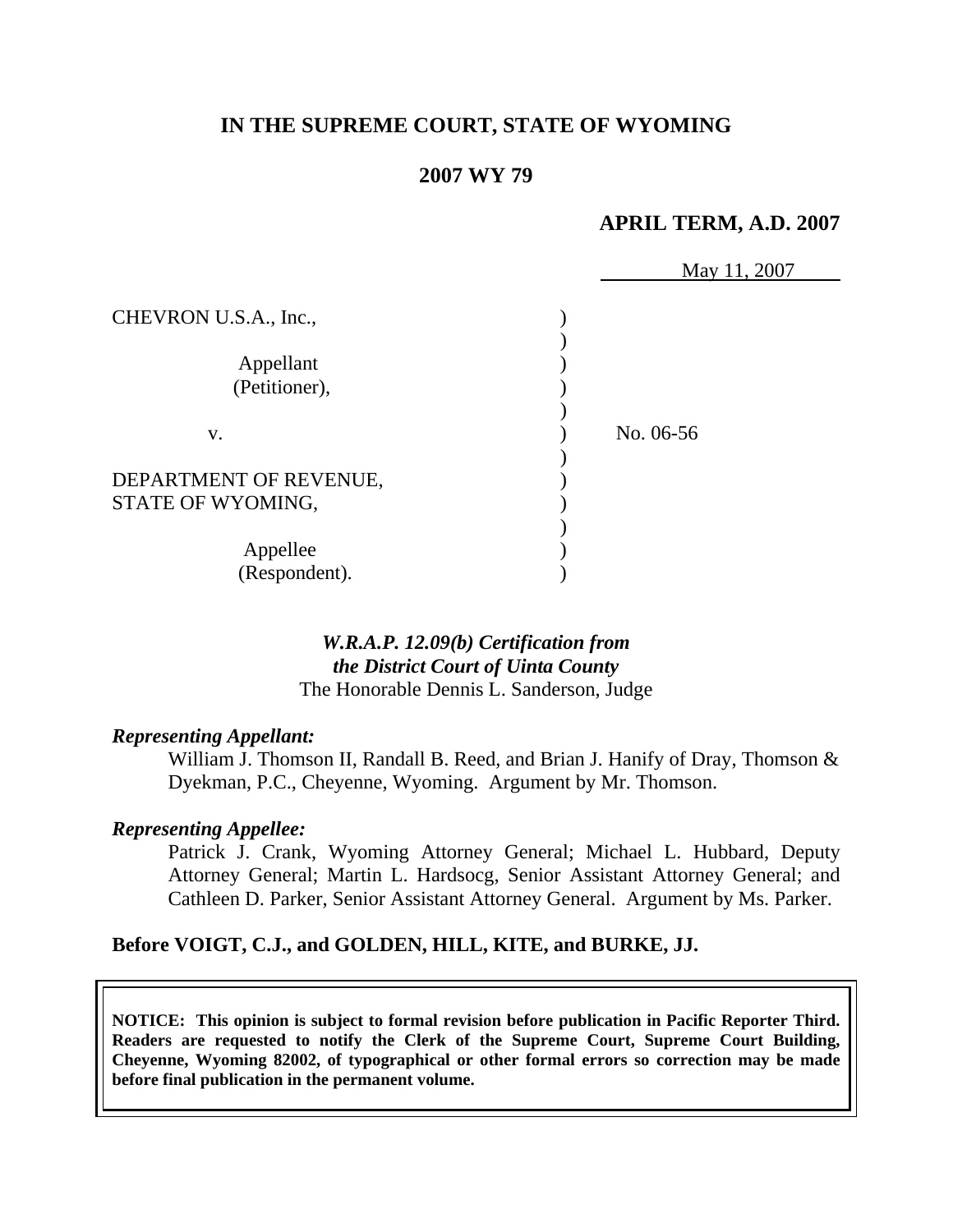## **HILL, Justice.**

[¶1] The Department of Revenue used the comparable value method set forth in Wyo. Stat. Ann. § 39-14-203(b)(vi)(B) to establish the value of natural gas produced by Chevron and processed at its Carter Creek processing plant in 2000 and 2001. Chevron claims that there were no comparable agreements for use in determining an appropriate processing fee and, consequently, the DOR's choice and application of the comparable value method was flawed. We conclude that the State Board of Equalization properly ruled: (1) The Department of Revenue (DOR) had a reasonable basis for choosing the comparable value method to appraise Chevron's Carter Creek production; and (2) the DOR appropriately applied the comparable value method to determine the fair market value of Chevron's production in 2000 and 2001. Consequently, we affirm.

#### **ISSUES**

[¶2] Chevron phrases the issues as:

- 1. Do comparable processing agreements exist for Chevron's Carter Creek plant that satisfy the statutory elements of Wyo. Stat. Ann. § 39-14-203(b)(vi)(B)?
- 2. Does the selection of the comparable value method, Wyo. Stat. Ann. § 39-14-203(b)(vi)(B) fail to determine the fair market value for Chevron's Carter Creek production at the "point of valuation?"
- 3. Was Chevron denied its right to equal and uniform tax treatment in violation [of the] Wyoming Constitution because the Department allowed other similarlysituated taxpayers to use the proportionate profits methodology which yielded a far lower taxable value for those other taxpayers?
- [¶3] The DOR's statement of the issues is more detailed:
	- I. Did the State Board of Equalization correctly affirm the Department of Revenue's selection of the comparable value method as the method which most accurately reflected the taxable fair market value of [Chevron's] 2000-02 Carter Creek production?
	- II. Did the State Board of Equalization correctly affirm the Department of Revenue's application of a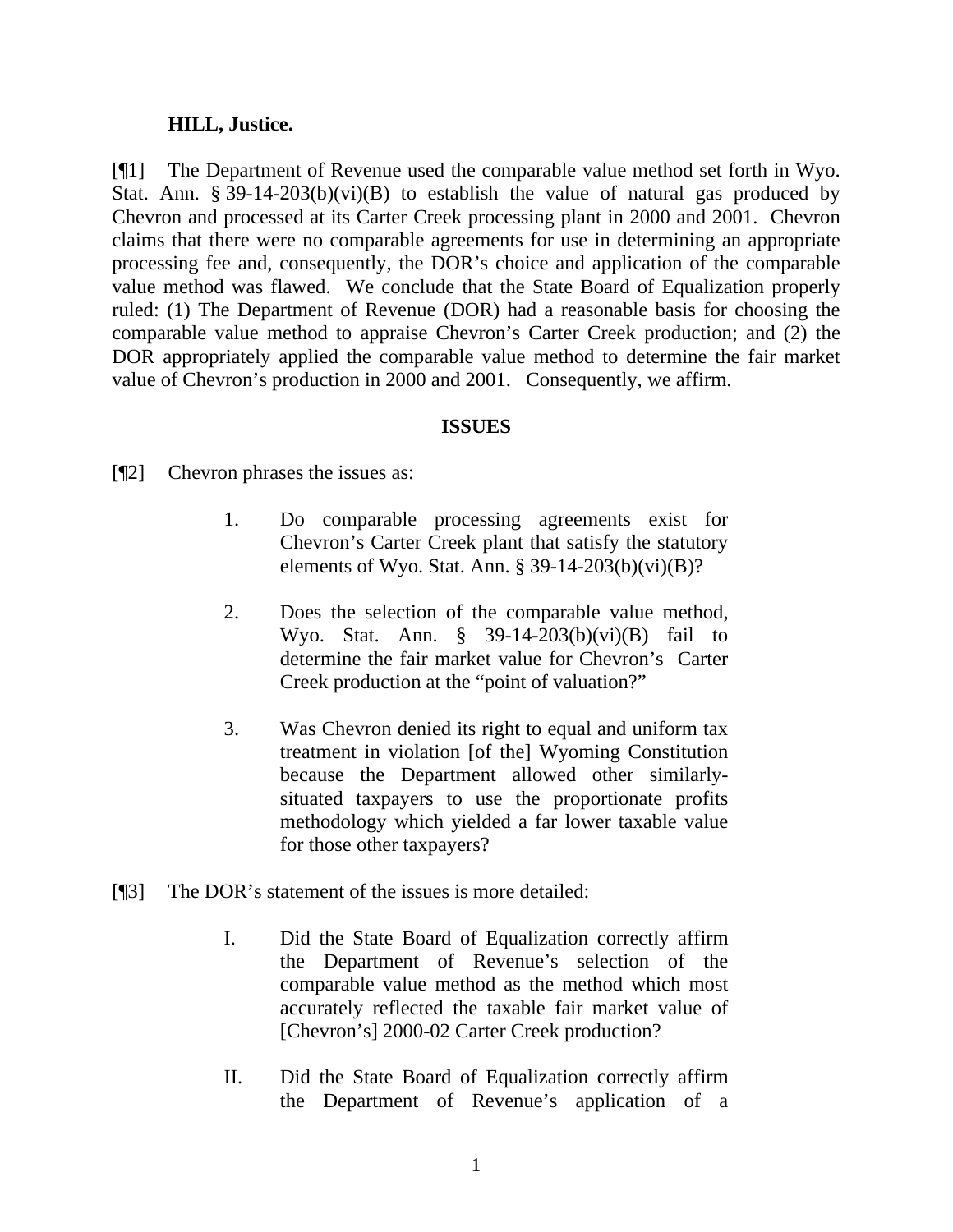comparable value processing fee of 25% of the product paid in-kind, the maximum fee paid by any producer regardless of any circumstances to value [Chevron's] 2000 and 2001 Carter Creek production?

- III. Did the State Board correctly determine that [Chevron] failed to carry its burden of proof when it failed to offer any evidence that its application of proportionate profits reflected the most accurate fair market value for taxation purposes, as required by Wyo. Stat. § 39-14-  $203(b)(viii)?$
- IV. Did the State Board of Equalization correctly affirm the Department's rejection of [Chevron's] application of proportionate profits which resulted in processing deductions far in excess of the actual costs to process and which bore no relationship to actual processing costs?
- V. Did the State Board of Equalization correctly determine that [Chevron's] due process rights were not violated?

# **FACTS**

[¶4] Chevron owns natural gas production rights in the Carter Creek field which is located in Uinta and Lincoln counties. The field produces "sour gas," which has high levels of hydrogen sulfide. In order to process the sour gas from the Carter Creek field, Chevron constructed the Carter Creek Gas Processing Plant. Chevron is the sole owner of the Carter Creek plant. Consequently, there is no Construction and Operating Agreement for the Carter Creek plant, and Chevron does not charge itself a fee to process its Carter Creek field gas.

[¶5] In 1999, the DOR sent a letter to all Wyoming oil and gas producers directing them to use the comparable value method set out in  $\S 39-14-203(b)(vi)(B)$ , to value their production for 2000, 2001, and 2002, when it was sold beyond the point of valuation. Chevron sent an "exception letter" to the DOR, claiming that there were no comparable agreements for use in appraising its Carter Creek production under the comparable value method and requesting to utilize the proportionate profits valuation method instead. The DOR identified agreements it considered comparable and refused to allow Chevron to use its chosen appraisal method.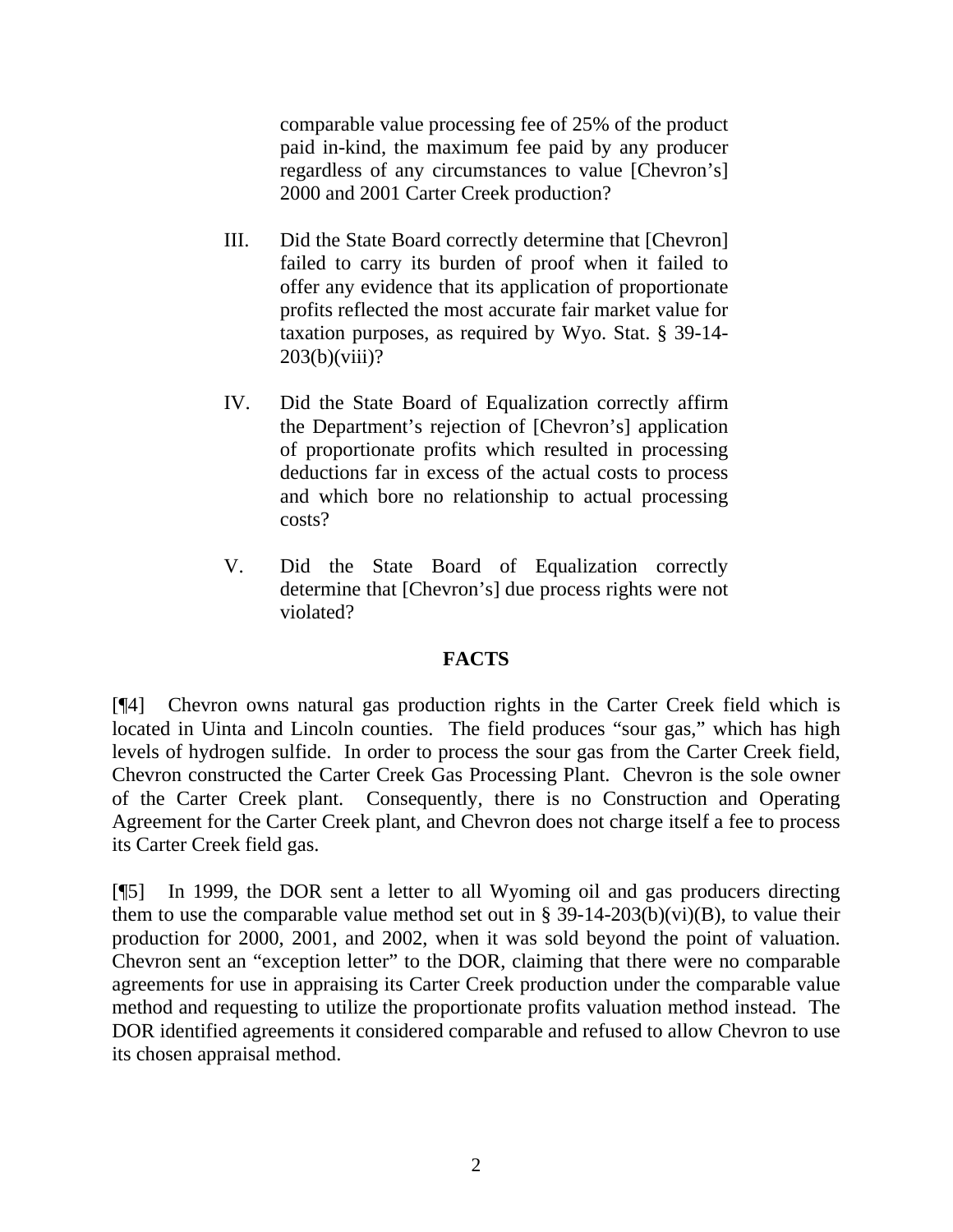[¶6] Chevron disregarded the DOR's directive and reported the value of its production pursuant to the proportionate profits method. The DOR issued a notice of valuation for Chevron's Carter Creek natural gas production for 2000 using the comparable value method. The DOR used a 25% processing fee deduction and assigned a much larger taxable value to Chevron's production than Chevron had reported. Chevron appealed both the DOR's choice of valuation method and its notice of valuation for 2000 to the State Board of Equalization (SBOE), and the SBOE consolidated the appeals. After a contested case hearing, the SBOE upheld the DOR's choice of the comparable value method to appraise Chevron's Carter Creek natural gas production and its valuation of the gas for production year  $2000$ .<sup>[1](#page-3-0)</sup>

[¶7] The DOR also used the comparable value method and the 25% processing fee deduction to value Chevron's production for the Carter Creek field in 2001. Chevron objected to DOR's notice of valuation and appealed to the SBOE. The SBOE held another contested case hearing and upheld the DOR's valuation of Chevron's 2001 Carter Creek production. Chevron filed petitions for review of the SBOE decisions in the district court. The district court consolidated the appeals and certified them to this Court.

## **STANDARD OF REVIEW**

[¶8] The district court certified this case to us pursuant to W.R.A.P. 12.09(b); consequently, we apply the appellate standards applicable to the court of the first instance. *State ex rel. Wyo. Dep't of Revenue v. Buggy Bath Unlimited, Inc.*, 2001 WY 27, ¶ 5, 18 P.3d 1182, 1185 (Wyo. 2001); *see also Union Tel. Co. v. Wyo. Pub. Serv. Comm'n*, 907 P.2d 340, 341-42 (Wyo. 1995). Wyo. Stat. Ann. § 16-3-114(c) (LexisNexis 2005) governs judicial review of administrative decisions.

[¶9] When an appellant challenges an agency's findings of fact and both parties submitted evidence at the contested case hearing, we examine the entire record to determine if the agency's findings are supported by substantial evidence. *Colorado Interstate Gas Co. v. Wyoming Department of Revenue,* 2001 WY 34, ¶ 8, 20 P.3d 528, 530 (Wyo. 2001); *RT Commc'ns, Inc. v. State Bd. of Equalization*, 11 P.3d 915, 920 (Wyo. 2000). If the agency's findings of fact are supported by substantial evidence, we will not substitute our judgment for that of the agency and will uphold the factual findings on appeal. "Substantial evidence is more than a scintilla of evidence; it is

<span id="page-3-0"></span><sup>1</sup> The SBOE allowed the Uinta County Board of County Commissioners to intervene in the action. Chevron requests that, in the event this case is remanded to the SBOE, we rule Uinta County should not be allowed to participate. We addressed this issue in *BP America Production Co. v. Department of Revenue,* 2005 WY 60, ¶ 14, 112 P.3d 596, 603-04 (Wyo. 2005), and concluded that Uinta County's intervention was improper. The *BP* ruling controls the intervention issue in this case; however, because we affirm the SBOE's decision on the merits, the Board's error in allowing Uinta County to intervene has no bearing on the outcome of this case.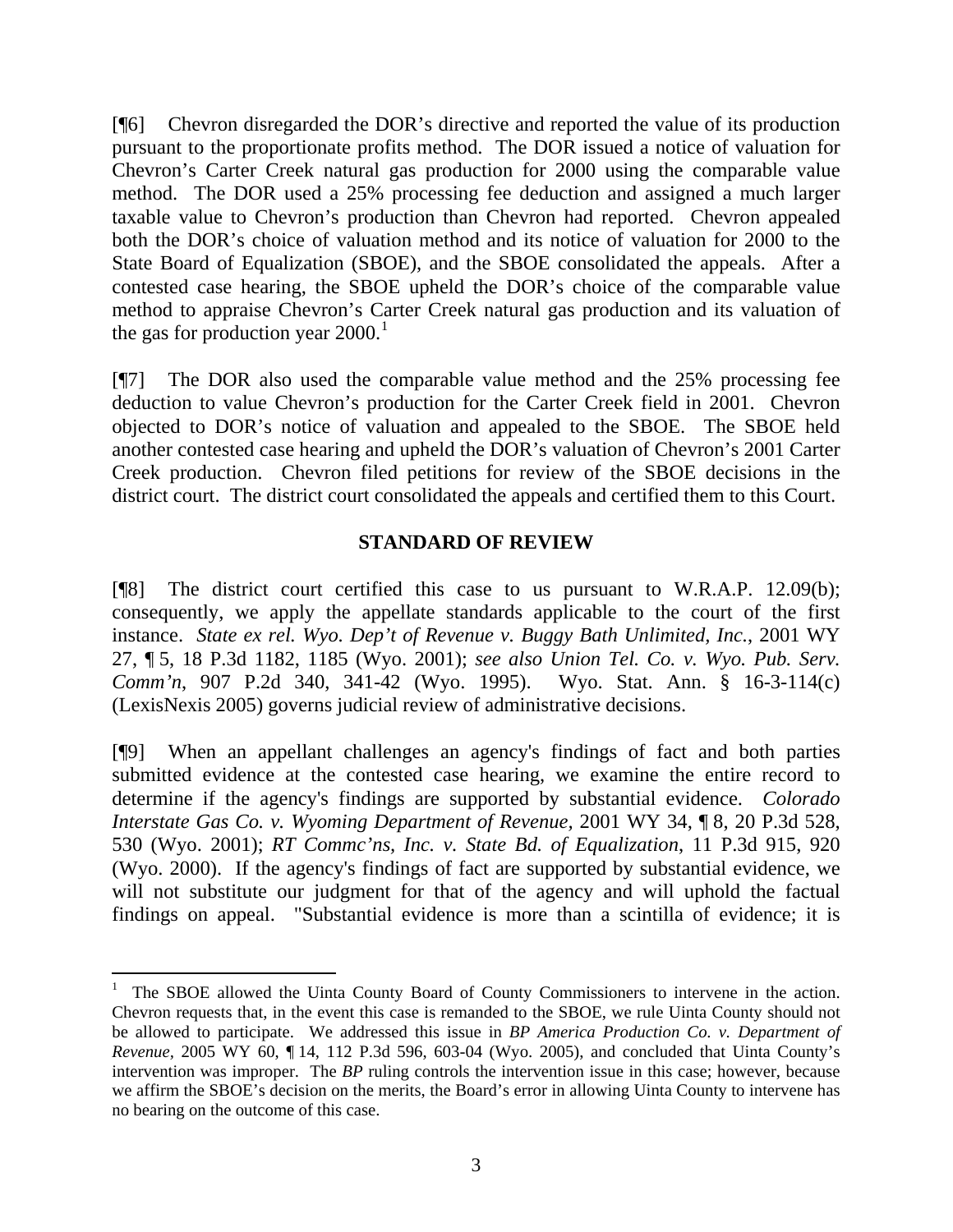evidence that a reasonable mind might accept in support of the conclusions of the agency." *Id*.

[¶10] This Court reviews an agency's conclusions of law *de novo*. *Wyo. Dep't of Revenue v. Guthrie,* 2005 WY 79, ¶ 13, 115 P.3d 1086, 1091 (Wyo. 2005). If a conclusion of law is in accord with the law, it is affirmed. *Airtouch Commc'ns*, *Inc. v. Dep't of Revenue,* 2003 WY 114, ¶ 10, 76 P.3d 342, 347. "However, when the agency has failed to properly invoke and apply the correct rule of law, we correct the agency's error." *Id. See also, Powder River Coal Co. v. Wyo. State Bd. of Equalization,* 2002 WY 5, ¶ 6, 38 P.3d 423, 426 (Wyo. 2002); *Chevron U.S.A., Inc. v. State*, 918 P.2d 980, 983 (Wyo. 1996).

> When an agency's determinations contain elements of law and fact, we do not treat them with the deference we reserve for findings of basic fact. When reviewing an "ultimate fact," we separate the factual and legal aspects of the finding to determine whether the correct rule of law has been properly applied to the facts. We do not defer to the agency's ultimate factual finding if there is an error in either stating or applying the law.

*Basin Elec. Power Co-op., Inc. v. Dep't of Revenue, State of Wyo.*, 970 P.2d 841, 850-51 (Wyo.1998) (citations omitted). *See also Colorado Interstate Gas,* ¶ 8, 20 P.3d at 530- 31.

## **DISCUSSION**

## 1. Comparable Value

[¶11] This case originated with the DOR's choice of the comparable value method, pursuant to § 39-14-203(b)(vi)(B), to determine the value of Chevron's natural gas production for severance tax purposes. The severance tax for natural gas is calculated from the "value of the gross product," which is defined as the fair market value of the product less any deductions and exemptions allowed by Wyoming law. Wyo. Stat. Ann. §§ 39-14-201 (a)(xxix) and 39-14-203(a)(i) (LexisNexis 2005). Wyo. Stat. Ann. § 39-14- 203(b)(ii) (LexisNexis 2005) states: "The fair market value for . . . natural gas shall be determined after the production process is completed. … [Thus,] expenses incurred by the producer prior to the point of valuation are not deductible in determining the fair market value of the mineral." Wyo. Stat. Ann. § 39-14-203(b)(iv) (LexisNexis 2005) defines when production of natural gas is considered complete: "The production process for natural gas is completed after extracting from the well, gathering, separating, injecting and any other activity which occurs before the outlet of the initial dehydrator."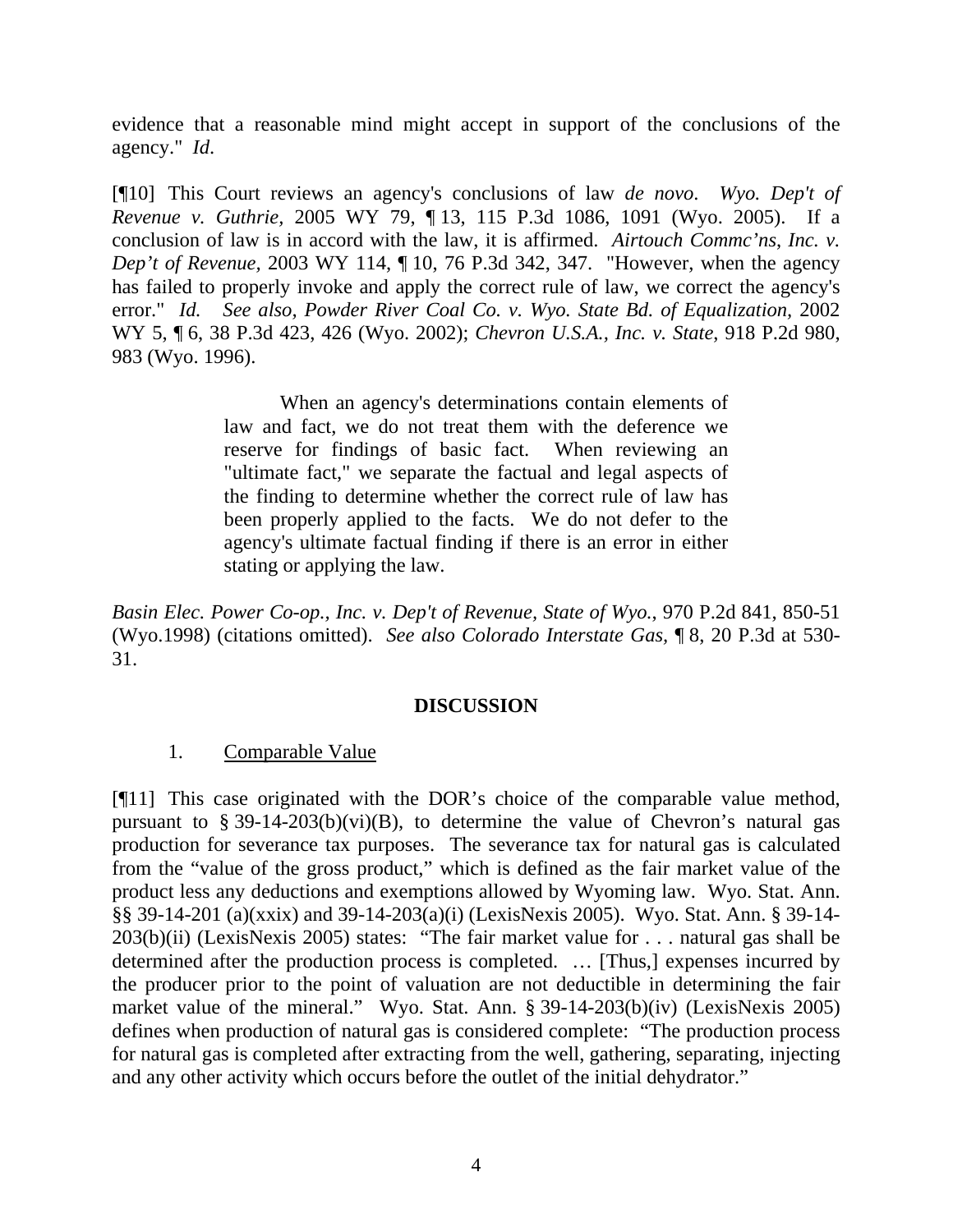[¶12] Chevron's Carter Creek gas is sold after processing. Consequently, use of a valuation formula is necessary because Chevron's gas is not sold at the point of valuation. Section 39-14-203(b)(vi) describes the options for valuing natural gas sold after it has undergone processing.

#### **§ 39-14-203. Imposition.**

 . . . . (vi) In the event the crude oil, lease condensate or natural gas production as provided by paragraphs (iii) and (iv) of this subsection is not sold at or prior to the point of valuation by bona fide arms-length sale, or, except as otherwise provided, if the production is used without sale, the department shall identify the method it intends to apply under this paragraph to determine the fair market value and notify the taxpayer of that method on or before September 1 of the year preceding the year for which the method shall be employed. The department shall determine the fair market value by application of one (1) of the following methods:

 (A) Comparable sales--The fair market value is the representative arms-length market price for minerals of like quality and quantity used or sold at the point of valuation provided in paragraphs (iii) and (iv) of this subsection taking into consideration the location, terms and conditions under which the minerals are being used or sold;

 (B) Comparable value--The fair market value is the arms-length sales price less processing and transportation fees charged to other parties for minerals of like quantity, taking into consideration the quality, terms and conditions under which the minerals are being processed or transported;

 (C) Netback--The fair market value is the sales price minus expenses incurred by the producer for transporting produced minerals to the point of sale and third party processing fees. The netback method shall not be utilized in determining the taxable value of natural gas which is processed by the producer of the natural gas;

(D) Proportionate profits--The fair market value is:

(I) The total amount received from the sale of the minerals minus exempt royalties, nonexempt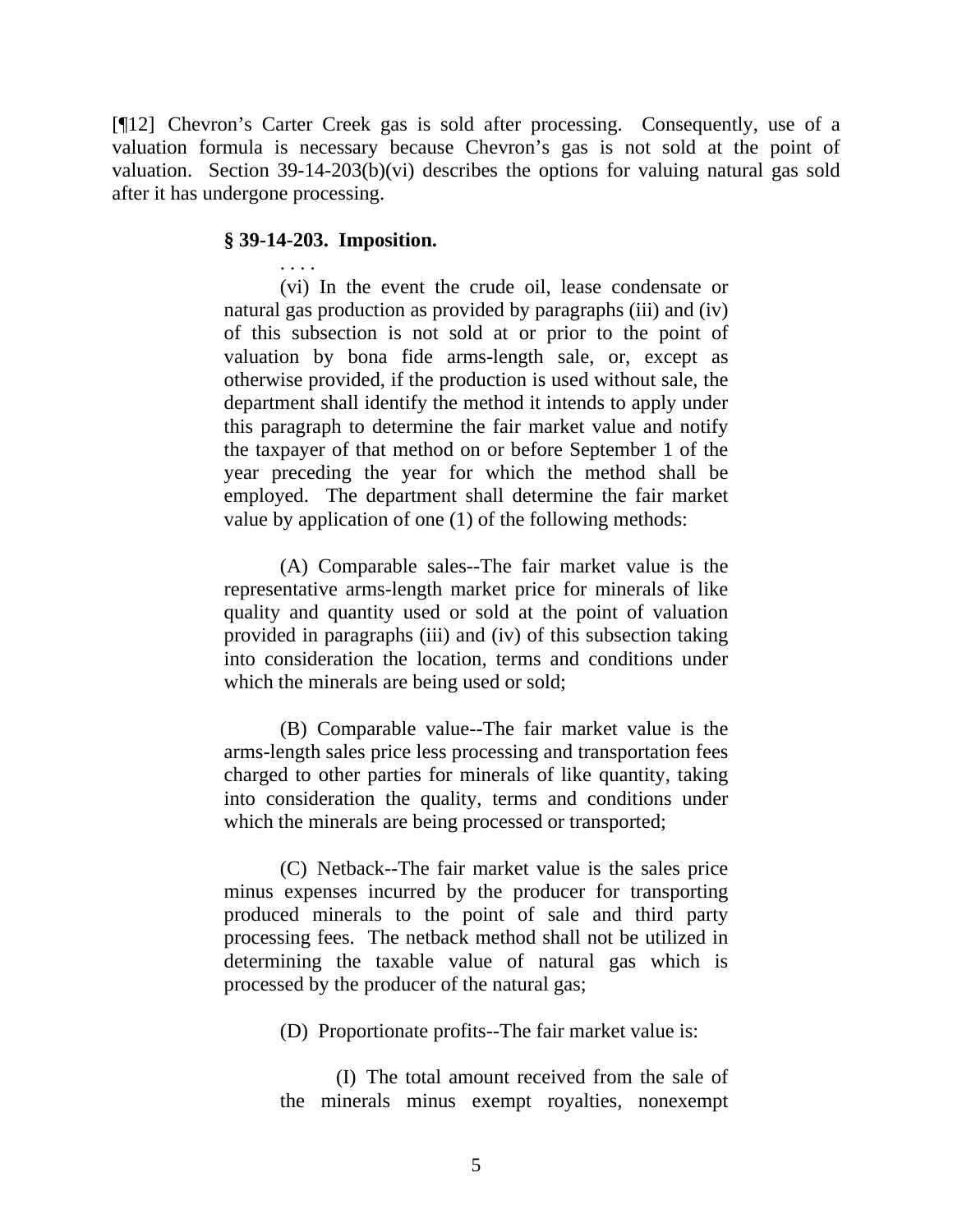royalties and production taxes times the quotient of the direct cost of producing the minerals divided by the direct cost of producing, processing and transporting the minerals; plus

(II) Nonexempt royalties and production taxes.

[¶13] The DOR and Chevron agreed that neither the comparable sales method, under subsection (A), nor the netback valuation method, set forth in subsection (C), was appropriate to value Chevron's Carter Creek production. Chevron advocated for application of the proportionate profits method under subsection (D), while the DOR employed the comparable value method set out in subsection (B). Using the comparable value method, the DOR must subtract the value of processing and transportation from the actual sales price to determine the fair market value of the gas at the point of valuation. *See BP America Co. v. Department of Revenue,* 2005 WY 60, ¶ 6, 112 P.3d 596, 600-01 (Wyo. 2005). In this case, the parties' disagreement in applying the comparable value method is focused on determining an appropriate deduction for the processing fee and transportation apparently is not at issue.

[¶14] Chevron argues that, in order to decide this case, we must interpret the statutory term "comparable." It advocates defining "comparable" as "substantially equal" or "equivalent," consistent with our interpretation of that term in the context of a worker's compensation statute allowing an employee permanent partial disability benefits if he was unable to return to work at a "comparable" or higher wage after a work-related injury. *See Adams v. State ex rel. Wyoming Workers' Safety and Compensation Division,*  975 P.2d 17 (Wyo. 1999). Thus, Chevron's argument continues: "Any comparable processing fee for Chevron's Carter Creek production must be based on quality, quantity, and terms and conditions that are substantially equal or equivalent, and the Department's interpretation of the statute failed to consider these requirements."

[¶15] As we have often stated, our rules of statutory construction focus on discerning the legislature's intent. In doing so, we begin by making an "'inquiry respecting the ordinary and obvious meaning of the words employed according to their arrangement and connection.'" *Parker Land and Cattle Company v. Wyoming Game and Fish Commission*, 845 P.2d 1040, 1042 (Wyo.1993) (quoting *Rasmussen v. Baker*, 7 Wyo. 117, 133, 50 P. 819, 823 (1897)). We construe the statute as a whole, giving effect to every word, clause, and sentence, and we construe together all parts of the statute in *pari materia*. *State Department of Revenue and Taxation v. Pacificorp*, 872 P.2d 1163, 1166 (Wyo.1994).

[¶16] We interpreted the relevant statutory language in *BP*, ¶¶ 15-23, 112 P.3d at 604- 08, and concluded that the DOR had properly chosen the comparable value method to determine the value of natural gas processed at the Whitney Canyon processing plant.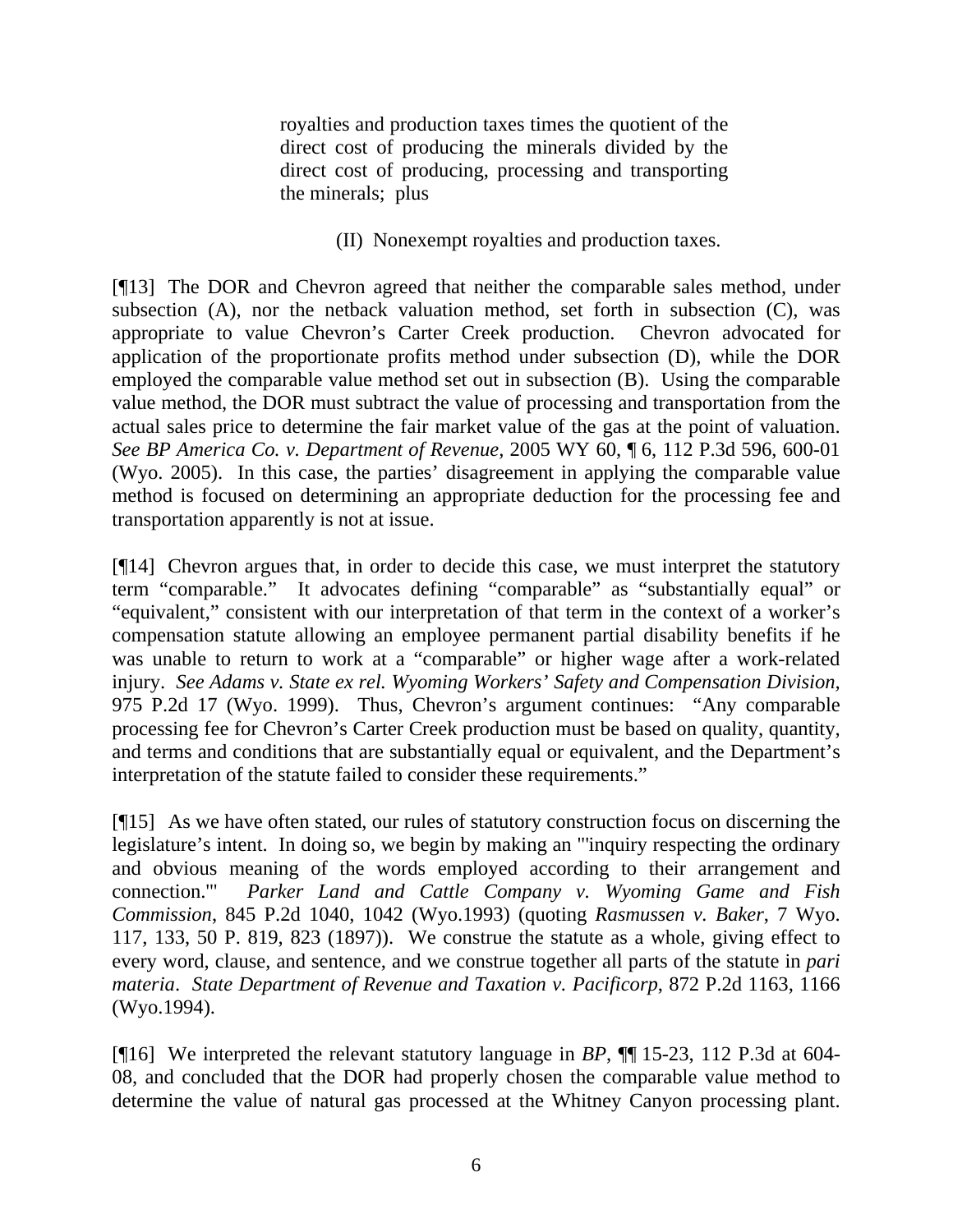Because there are many similarities between the case at bar and the *BP* case, it is worthwhile for us to review the specifics of *BP.* In that case*,* four producers built the Whitney Canyon processing plant to process gas produced from the Whitney Canyon field. They executed a construction and operating agreement, which included a standardized processing agreement. Each of the producers signed a separate copy of the processing agreement, agreeing to pay a 25% in-kind processing fee. *BP*, ¶ 4, 112 P.3d at 600. The DOR considered each agreement between the producer and the plant as a separate comparable and used the 25% processing fee deduction in the comparable value method to determine the fair market value of each taxpayer's gas production.

[¶17] The Whitney Canyon taxpayers claimed that they were not "other parties" with regard to processing agreements with the plant and, consequently, the agreements could not be used to establish the processing fee under § 39-14-203(b)(vi)(B). *BP*, ¶ 7, 112 P.3d at 601. They also argued that the processing fee agreements did not pertain to gas of "like quantity" and the quality, terms, and conditions of the processing fee agreements were not comparable. *Id.* The SBOE rejected the taxpayers' arguments and we affirmed that decision. *Id.*, ¶¶ 8-9, 112 P.3d at 601. Specifically, we upheld the DOR's use of the taxpayers' processing agreements with the Whitney Canyon plant as comparables to determine the processing fee deduction for use in the comparable value method. *Id.*, ¶ 26, 112 P.3d at 608-09.

[¶18] *BP*'s discussion of the statutory language is of particular importance to the instant case. The taxpayers argued that the statutory terms "other parties," "like quantity," and "quality, terms, and conditions" were ambiguous. *BP*, ¶ 19, 112 P.3d at 606. We criticized the taxpayers for focusing on the individual statutory terms rather than looking at the overall legislative intent, reasoning that the taxpayers' argument missed the "forest" for the "trees." *Id.* We stated:

> Looking at the context of these words, we find that the objective of the comparable value statute is for the Department to find reliable information about processing fees paid by other taxpayers in similar situations, from which the Department can make reasonable inferences as to a particular taxpayer's processing costs.

*BP*, ¶ 19, 112 P.3d at 606.Based on that determination, we concluded that it was unnecessary to further define the individual terms of the statute. *Id.*, ¶ 20, 112 P.3d at 606-07.

[¶19] The same rationale applies with equal force here. Chevron's argument that the DOR may only consider agreements which pertain to quantities, qualities, terms, and conditions "substantially equal" or equivalent to Chevron's Carter Creek processing circumstances is not persuasive. Like we said in *BP,* the intent of the legislature was for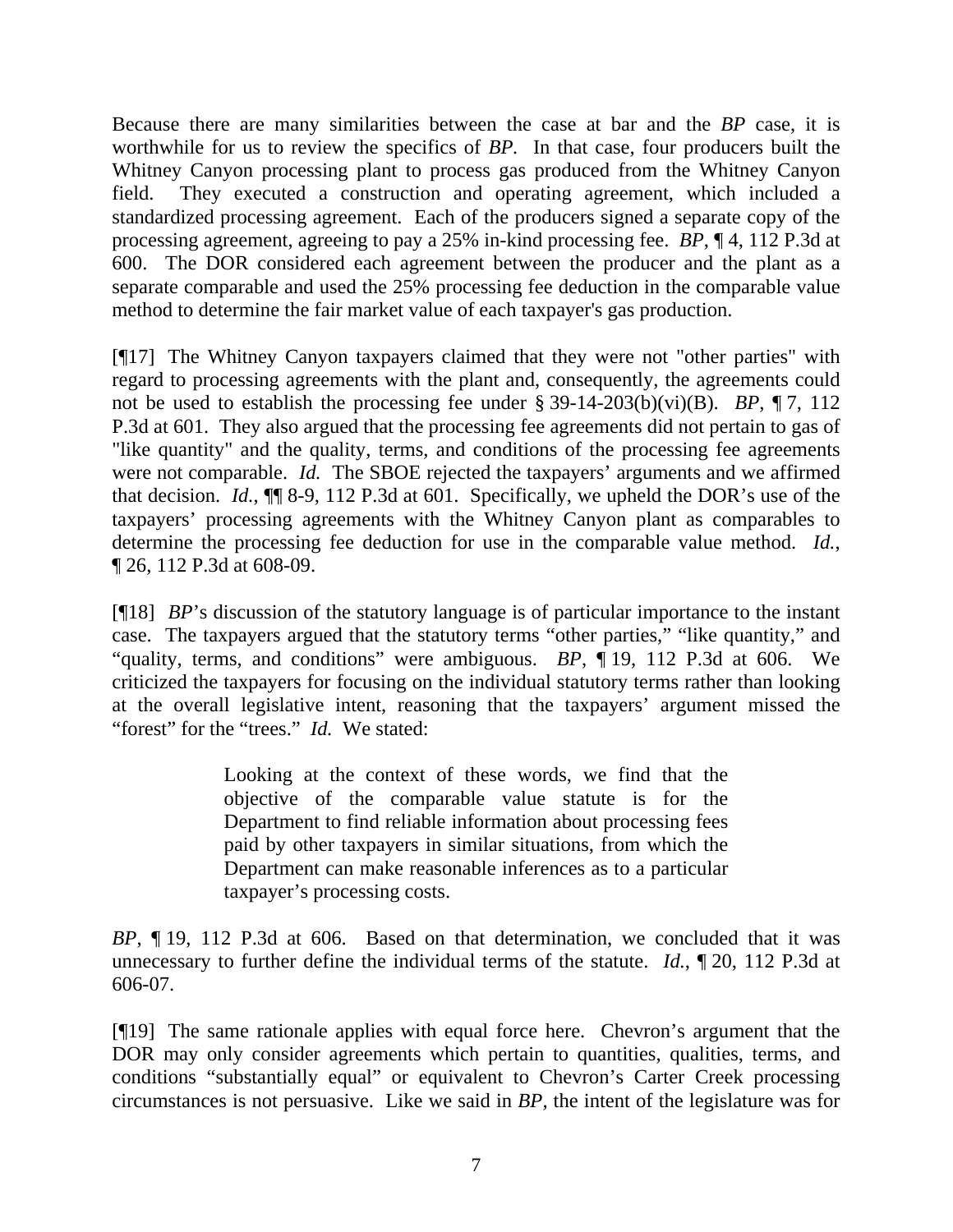the DOR to locate reliable information about processing fees paid by other taxpayers in similar situations and make reasonable inferences from that information to determine a particular taxpayer's processing costs. It is neither determinative nor helpful to further define the statutory term "comparable" as meaning "substantially equal" or equivalent.

[¶20] With our mission firmly in mind, we turn now to Chevron's specific criticisms about the DOR's use of the comparable value method, in general, and the 25% processing fee, in particular. The DOR concluded that several agreements provided comparable processing fees to value Chevron's Carter Creek production and that the 25% processing fee yielded an accurate deduction for calculation of the fair market value of Chevron's gas. After the contested case hearings, the SBOE generally agreed with the DOR's position.[2](#page-8-0)

[¶21] On appeal, Chevron continues to find fault with some aspect of each agreement, arguing that the quantities, qualities, terms, and/or conditions were not sufficiently similar to justify using them in the comparable values method. The DOR responds with a compelling argument -- the specific differences between Chevron's Carter Creek situation and the other agreements are not determinative because, regardless of the differences, the maximum processing fee applied to any producer under any agreement was 25%, and the DOR gave Chevron a processing deduction of the maximum fee. Chevron claims that, by taking this stance, the DOR is ignoring the directive of the statute which requires consideration of similarities in quantity, quality, terms, and conditions. The statute does reference those factors, but only in the context of finding comparable situations to determine the processing fee. Like the taxpayers in *BP,*  Chevron fails to see the "forest" for the "trees." The whole point of the statute is to determine what processing fee deduction should be applied to an individual taxpayer's production. If the factors do not change the fee, then there is no need to reject any particular agreement as a comparable simply because it does not pertain to similar quantities, qualities, etc.

[¶22] The SBOE identified the Whitney Canyon processing agreement, which we considered in *BP*, as a comparable agreement to establish a processing fee for Chevron's Carter Creek gas. Under the Whitney Canyon agreement, the producers paid a 25% inkind fee for processing their gas. The Whitney Canyon plant and the Carter Creek plant have numerous similarities. Of greatest significance, they process sour gas from the same reservoir, and each of the plants is capable of, and actually has, processed gas that

<span id="page-8-0"></span><sup>2</sup> A significant amount of the evidence presented to the SBOE was labeled "confidential." In *Amoco Prod. Co. v. Wyoming State Board of Equalization,* 882 P.2d 866 (Wyo. 1994), we recognized the inherent difficulty of applying and discussing an appraisal method which requires the use of confidential information. We have attempted, in this case, to follow the lead of the parties and the SBOE by protecting the confidential information to the extent we can, while still discussing the legal and factual matters necessary to our decision. Thus, some of our discussion includes general statements about the evidence presented to the SBOE rather than the precise details contained in the record.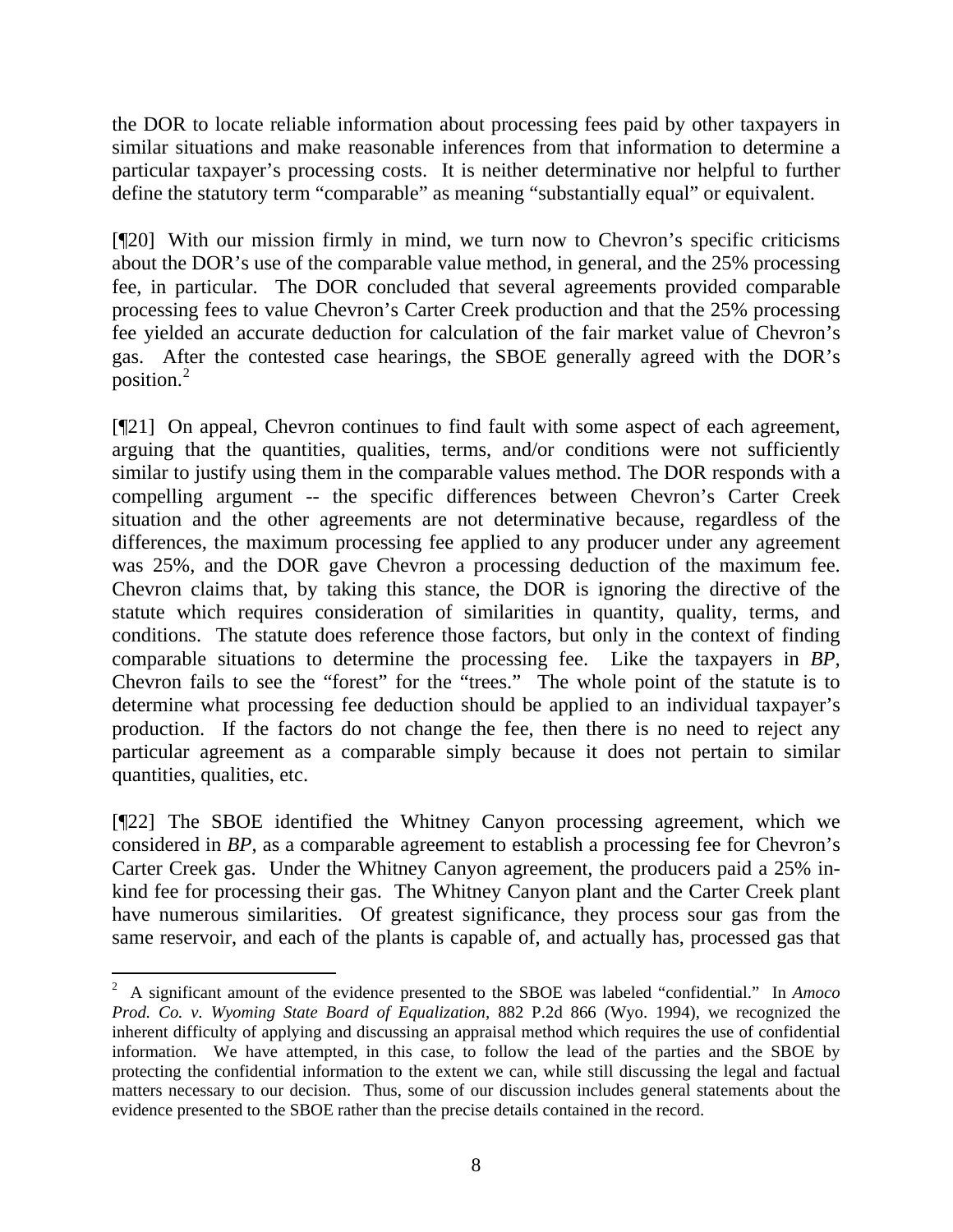is usually dedicated to the other plant. There are also a few differences between the plants which, according to Chevron, preclude the Whitney Canyon processing agreement from being a suitable comparable to establish the processing fee for the Carter Creek plant. The differences emphasized by Chevron on appeal are: (1) The Whitney Canyon agreement does not satisfy the "other party" requirement of the statute because Chevron is a party to it; and (2) the Whitney Canyon gas is not processed under sufficiently similar "terms and conditions" because the two plants have "vastly different" operations. Our *BP* decision is dispositive of Chevron's argument about it not being an "other party" to the Whitney Canyon agreement. Chevron and the other appellants in *BP* operated in different roles as producers and processors at Whitney Canyon. Thus, they were "other parties" for the purposes of *BP*,  $\P$ <sup> $\parallel$ </sup> 21-25, 112 P.3d at 607-08, and, for the same reasons, the Whitney Canyon agreement satisfies the "other parties" requirement in this case.

[¶23] With regard to the claim that the Whitney Canyon agreement is not comparable because the "terms and conditions" of processing are different, Chevron points to Carter Creek's initial higher capital construction costs and claims that the plant has higher annual operating costs. Chevron contends that the higher costs result from additional equipment employed at the Carter Creek plant to satisfy its more stringent air quality permit. There was conflicting evidence at the contested case hearings about whether or not the operating costs at the Carter Creek plant were actually greater than the Whitney Canyon plant and, if so, whether the 25% processing fee adequately covered the additional operating costs and provided Chevron a return on its investment in the Carter Creek plant.

[¶24] Although Chevron identified differences in capital construction costs and the processing system, the SBOE accepted the DOR's evidence showing that the average operating costs for both plants were very similar. After considering all of the evidence, the SBOE concluded that the 25% processing fee allowed Chevron to cover its operating expenses, and, although the Carter Creek plant has additional equipment to satisfy its more restrictive air quality permit, it still realized a significant return on its investment in the Carter Creek plant. The SBOE stated:

> We find the similarities between the Carter Creek Gas Plant and the Whitney Canyon Gas Plant to be so great that each offers a reliable reflection of how the other would treat a specific taxpayer if it were a third party producer requiring the services of a gas processing plant. We reach this finding because both plants process the same composition of high sulfur gas. In fact, before the gas is produced it would be impossible to predetermine which plant would process the gas. While the plants have some slight differences, each serves the same producers from the same fields with the same ultimate goal, to process gas for sale of NGLs [natural gas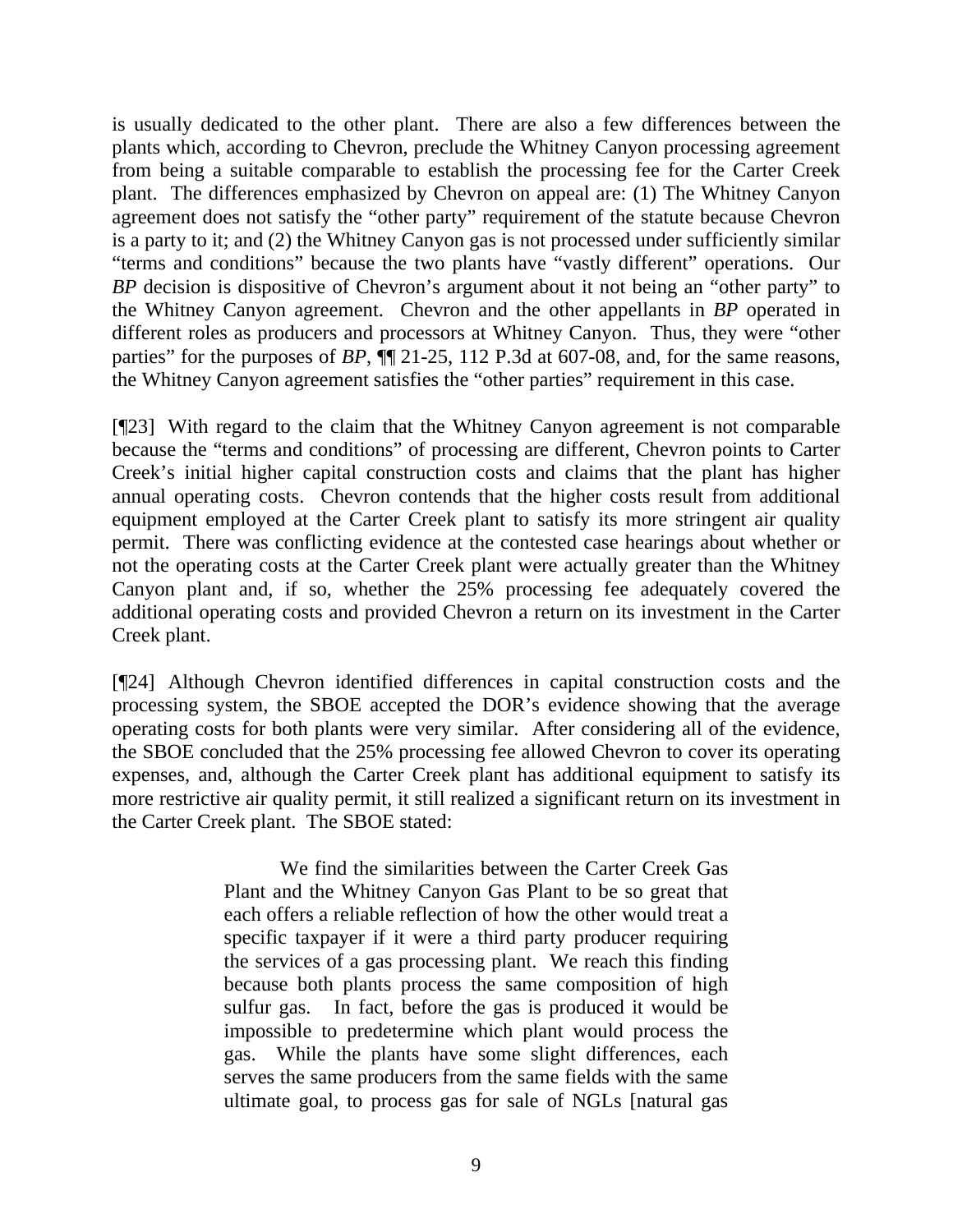liquids] and residue gas. Therefore, we find the processing fee charged to producers who have gas processed at the Whitney Canyon Gas Plant is a comparable fee with respect to producers who process gas at the Carter Creek Gas Plant.

There is substantial evidence in the record to support the SBOE's conclusions. Consequently, we agree that the Whitney Canyon processing agreement, with its 25% processing fee, was an appropriate comparable.

[¶25] The SBOE also concluded that the agreement between Chevron and Exxon to process Exxon's Road Hollow gas at the Carter Creek plant was a valid comparable to establish a processing fee for Chevron's Carter Creek production. The Road Hollow agreement included a sliding scale processing fee with a maximum in-kind fee of 25%. The fee decreased as Exxon sent greater volumes of Road Hollow gas to the Carter Creek plant for processing, up to the contractual maximum of 25 million cubic feet per day. Chevron argues that the Road Hollow agreement is not comparable because the quantities, qualities, and/or terms and conditions of processing the Road Hollow gas are not sufficiently similar to Chevron's circumstances in processing its Carter Creek gas.

[¶26] Considering the differences in quantity first, we recognize that the majority of the gas processed at the Carter Creek plant is Chevron's own gas, and the volumes processed for Exxon are much smaller. Chevron argues that it processes these smaller amounts of gas for other producers in order to maximize the total volume of gas processed through its plant. In other words, the Carter Creek plant has capacity to process gas in addition to Chevron's own gas, and it is beneficial for Chevron to contract to process these lesser amounts of gas for other producers in order to increase the total amount of gas processed at the Carter Creek plant. Chevron describes this production as "incremental gas" or "incremental loading." Chevron argues that "[t]he processing fee for incremental gas is not representative of the actual expenses a processor incurs for processing large amounts of gas." Chevron's argument about quantity falls apart when we recognize that 25% is the maximum fee charged to Exxon under the Road Hollow agreement, and the processing fee actually decreases as the volume of gas increases. Thus, Chevron has no basis to complain about the 25% fee for processing its larger volumes of gas at the Carter Creek plant, when, if the terms of the Road Hollow agreement were strictly applied to Chevron, the fee would actually be less.

[¶27] Chevron also argues that the quality of gas processed and other terms and conditions of processing under the Road Hollow agreement are different from Chevron's Carter Creek production, making it improper to use the Road Hollow agreement to set a processing fee for its Carter Creek gas. With regard to quality, the Road Hollow gas is "sweeter," *i.e.*, has smaller levels of hydrogen sulfide, than Chevron's Carter Creek gas. However, the record establishes that the Road Hollow gas is intermingled with the Carter Creek gas at the inlet to the plant and consequently travels through the same process as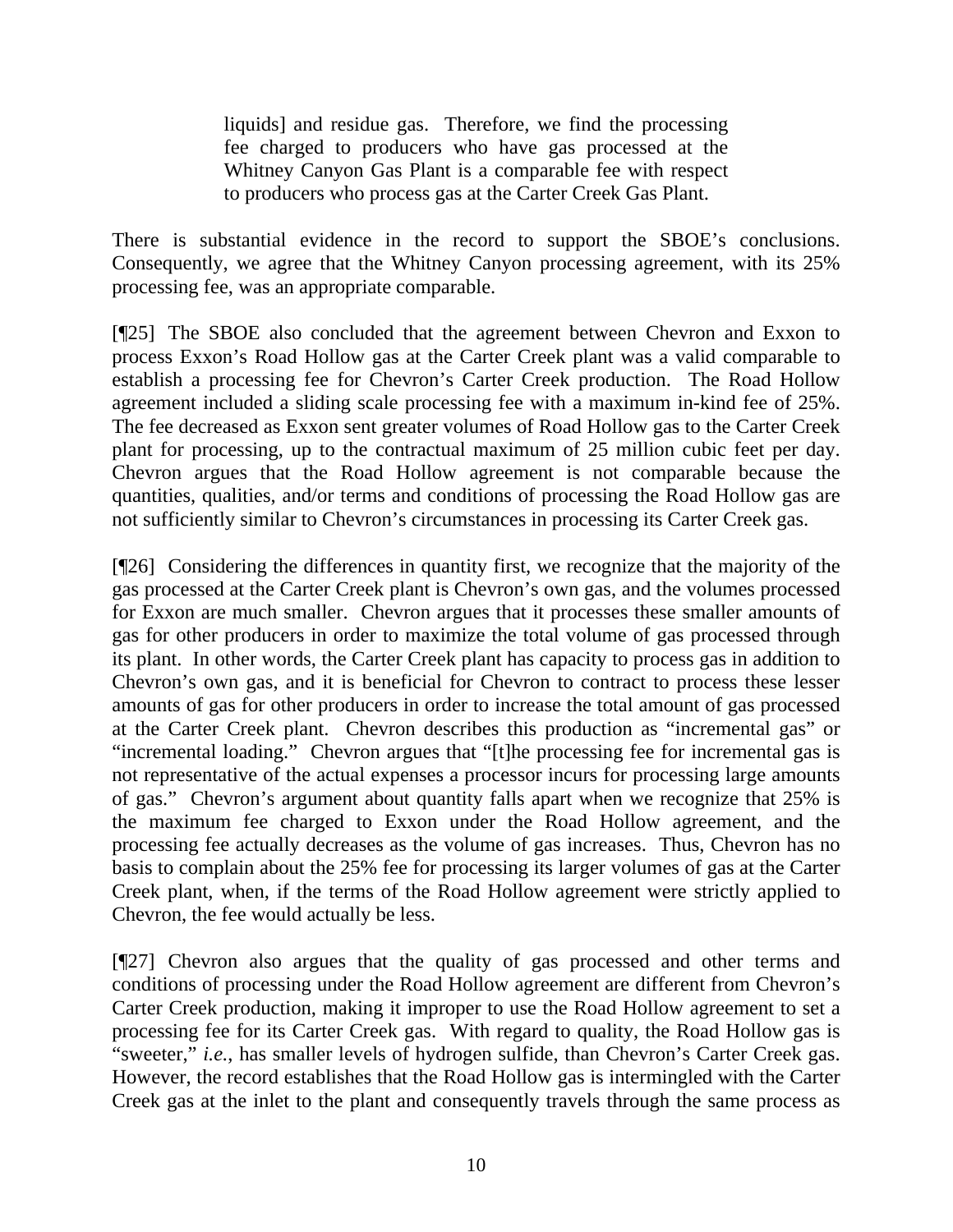the other gas. In addition, there is no indication that the processing fee charged to Exxon depends on the quality of the gas.

[¶28] Chevron argues that the "terms and conditions" under which Exxon's Road Hollow gas is processed differ, making the Road Hollow gas incomparable. Chevron's argument in this regard concerns the contractual priority of the gas. Priority refers to the order used to determine which production will be "shut-in" or not accepted for processing if the plant's capacity is insufficient to process all of the gas coming into it. Although there is different information in the record about whether or not Exxon's Road Hollow gas has third or fourth priority at the Carter Creek plant, it is clear that Exxon's gas is lower priority than Chevron's first priority gas. Thus, Exxon's Road Hollow gas will be shut in before Chevron's Carter Creek gas. Chevron suggests that priority makes a difference in the fee charged for processing the gas; however, it points to no specific credible evidence to support that position. As we explained above, Chevron's complaints about differences in qualities and "terms and conditions" of the agreements are unavailing because, regardless of the quality of the gas or the terms and conditions of production, the fee charged to any producer was never greater than 25%, which was the fee applied by the DOR to Chevron's Carter Creek production.

[¶29] The SBOE found other agreements, in addition to the Whitney Canyon and Road Hollow agreements, to be comparable. To avoid unnecessarily belaboring our analysis, we will not discuss the details of those agreements or how they relate to the Carter Creek production. We simply recognize that the maximum processing fee charged under any agreement was 25%, which is the processing deduction used by the DOR in calculating the fair market value of Chevron's Carter Creek gas. The record contains substantial evidence to support the DOR's selection of the comparable value method and the 25% processing fee deduction.

[¶30] Chevron has also failed to meet its burden of proving that the DOR's valuations for production years 2000 and 2001 do not reflect the fair market value of its Carter Creek natural gas production. Because the DOR's valuations are presumed valid, accurate, and correct, Chevron had the burden of presenting credible evidence to overcome the presumption and a mere difference of opinion is not sufficient. *BP*, ¶ 26, 112 P.3d at 608; *Thunder Basin Coal Co. v. Campbell County,* 2006 WY 44, ¶ 48, 132 P.3d 801, 816 (Wyo. 2006). In this case, the DOR appropriately chose the comparable value method to evaluate Chevron's production and identified suitable comparable processing agreements for use of the method. As we discussed above, the 25% processing fee was the highest fee charged under any of the contracts, and the DOR gave Chevron the full deduction based on that fee, even though some contracts charged a lower fee for greater volumes of gas (like the volumes Chevron processes at the Carter Creek plant). Simply because application of another method, like the proportionate profits method advocated by Chevron in this case, would result in a greater processing deduction and, consequently, a lower taxable value, does not warrant a finding that the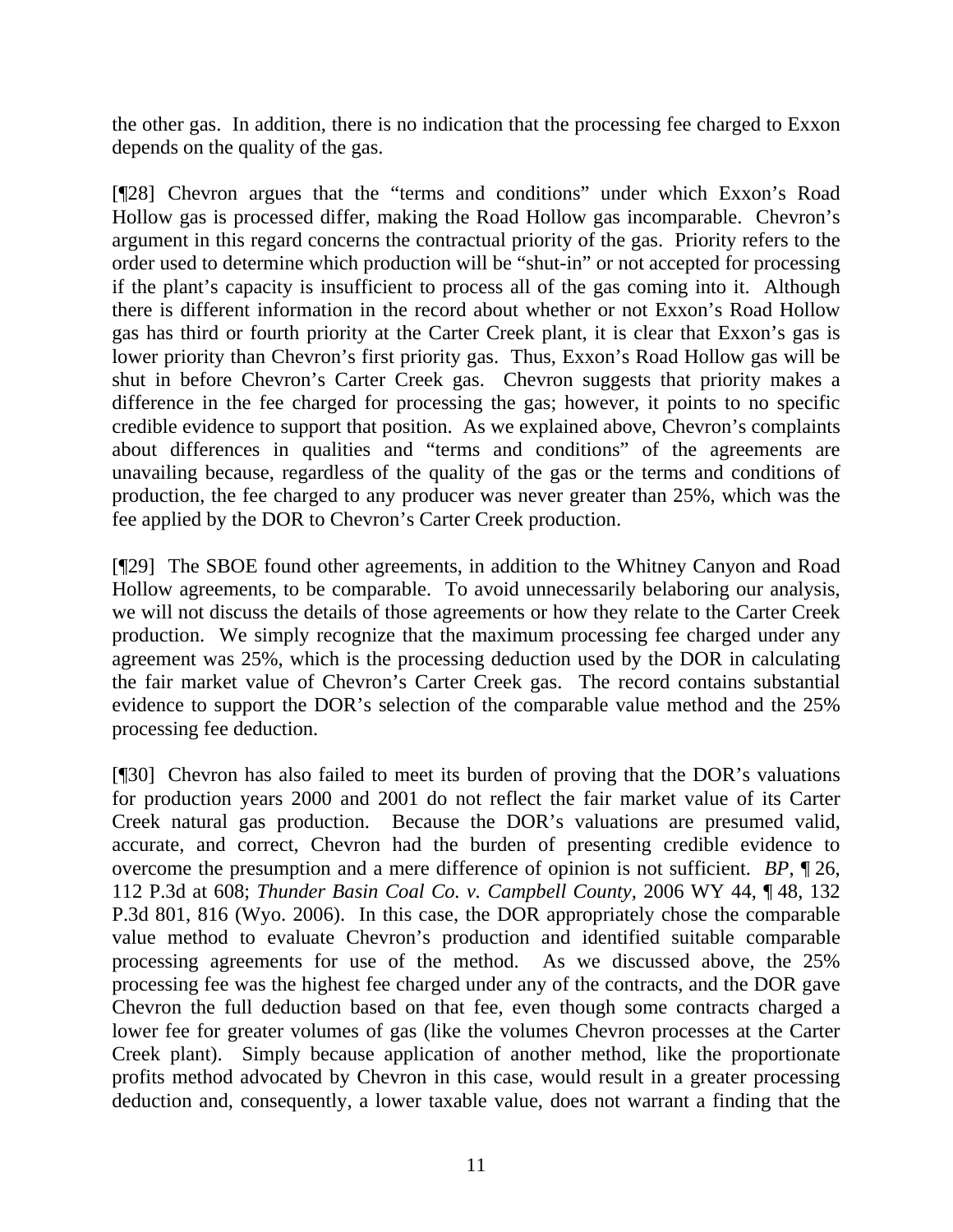DOR's chosen method did not yield a fair market value. Although there was conflicting evidence on the costs attributable to the Carter Creek processing plant, there was substantial evidence to support the DOR's valuation of the natural gas production.

[¶31] Chevron's overriding contention is that its chosen valuation method, the proportionate profits method, gives a better estimate of fair market value than the comparable value method. It is not our duty on appeal "to determine which of various appraisal methods is best or most accurately estimates FMV [fair market value]; rather, it is to determine whether substantial evidence exists to support usage of the [particular] method of appraisal, and, if so, whether substantial evidence exists to support the manner in which it was used." *RT Communications, Inc.*, 11 P.3d at 921, (citations omitted). *See also Thunder Basin Coal Co.*, ¶ 14, 132 P.3d at 807. The record in this case is more than sufficient to support the DOR's choice and application of the comparable value method for valuing Chevron's Carter Creek production in 2000 and 2001.

# 2. Equality and Uniformity in Taxation

[¶32] Chevron argues that the DOR treated Chevron in an inequitable and non-uniform manner in violation of the equal protection clauses of the United States and Wyoming constitutions when it used the comparable value method, instead of the proportionate profits method, to appraise Chevron's Carter Creek production. Wyo. Const. art. 1, § 34 provides that all laws of a general nature shall have uniform operation. Art. 15, § 11 provides that the gross product of minerals shall be valued at its full value and "[a]ll taxation shall be equal and uniform within each class of property." *See also* U.S. Const. amend. XIV.

[¶33] Chevron claims it was subject to disparate treatment because the DOR denied its request to use the proportionate profits method to value its production but allowed other taxpayers, who process gas through the Lost Cabin, Garland, JT, and Oregon Basin plants, to use the proportionate profits method to value their production. Chevron claims that the resulting differences in taxation from application of the two methods are so significant its constitutional rights were violated. For example, Chevron points out that the producer/processors of the Lost Cabin plant (which includes Chevron) receive a significantly larger processing deduction through application of the proportionate profits valuation method than the 25% processing deduction Chevron receives on its Carter Creek production through application of the comparable value method.

[¶34] Faced with a similar argument in *BP,* we stated:

The Board's review indicates that the Department has selected the comparable value methodology for all taxpayer-producers for sales away from the point valuation and all of them responded that no comparable value existed. The Department